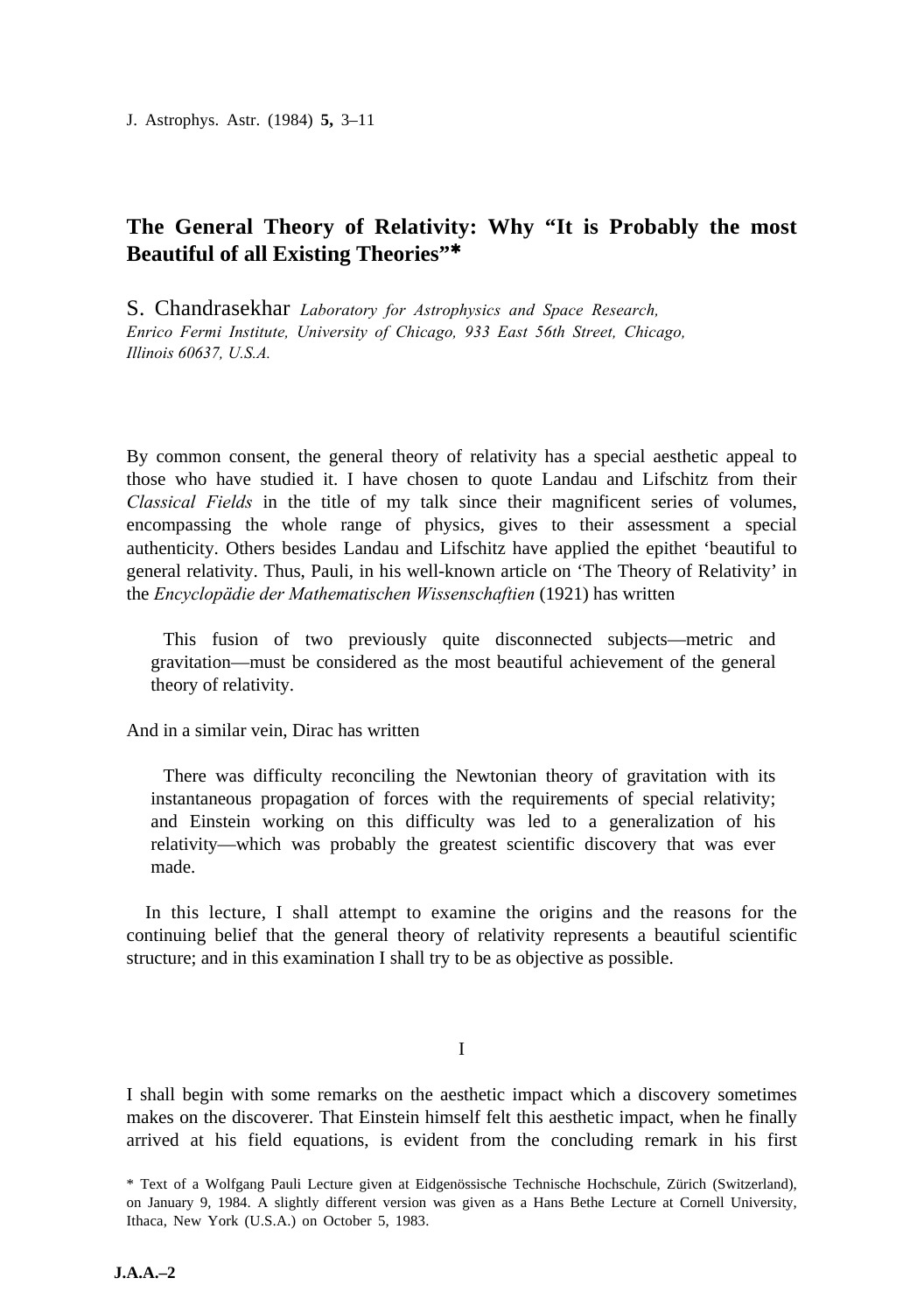preliminary announcement of his equations:

Scarcely anyone who fully understands this theory can escape from its magic.

Einstein's reaction to his discovery is not very different from Heisenberg's reaction to his discovery that his matrix representation of the position and the momentum coordinates together with his commutation relation led to the correct energy levels of the simple harmonic oscillator. He has written

. . . one evening I reached the point where I was ready to determine the individual terms in the energy table [Energy Matrix]. . . . When the first terms seemed to accord with the energy principle, I became rather excited, and I began to make countless arithmetical errors. As a result, it was almost three o'clock in the morning before the final result of my computations lay before me. The energy principle had held for all the terms, and I could no longer doubt the mathematical consistency and coherence of the kind of quantum mechanics to which my calculations pointed. At first, I was deeply alarmed. I had the feeling that, through the surface of atomic phenomena, I was looking at a strangely beautiful interior, and felt almost giddy at the thought that I now had to probe this wealth of mathematical structure nature had so generously spread out before me.

Heisenberg has recalled a meeting with Einstein soon after his discovery of quantum mechanics; and his remarks, at that meeting, as he has recounted them, illuminate the role of aesthetic sensibility in the discerning of great truths about nature:

If nature leads us to mathematical forms of great simplicity and beauty . . . we cannot help thinking that they are "true," that they reveal a genuine feature of nature. . . . You must have felt this too: the almost frightening simplicity and wholeness of the relationships which nature suddenly spreads out before us and for which none of us was in the least prepared.

It may be argued that the aesthetic sensibility which may have guided Einstein or Heisenberg reflects only on their individuality; and that in any event the aesthetic appeal of a scientific insight is not really relevant to a judgement of its significance. One may indeed contend that the usefulness of any scientific discovery—be it theoretical or experimental—is to be measured only by its consequences. I shall not argue with those who take this pragmatic view. But it is fair to point out that the 'usefulness' of what one does is not always the prime motive for what one chooses to pursue. For example, Freeman Dyson has quoted Hermann Weyl as having said

My work always tried to unite the true with the beautiful; but when I had to choose one or the other, I usually chose the beautiful.

I shall return later to give some examples of how, in the case of Hermann Weyl at any rate, his choice of the beautiful did eventually turn out to be true as well. But the task I now wish to set myself is to explain, as objectively as I can, why the general theory of relativity has had so strong an aesthetic appeal. In this attempt, I wish to be as serious as one is in literary or art criticisms of the works of Shakespeare or Beethoven.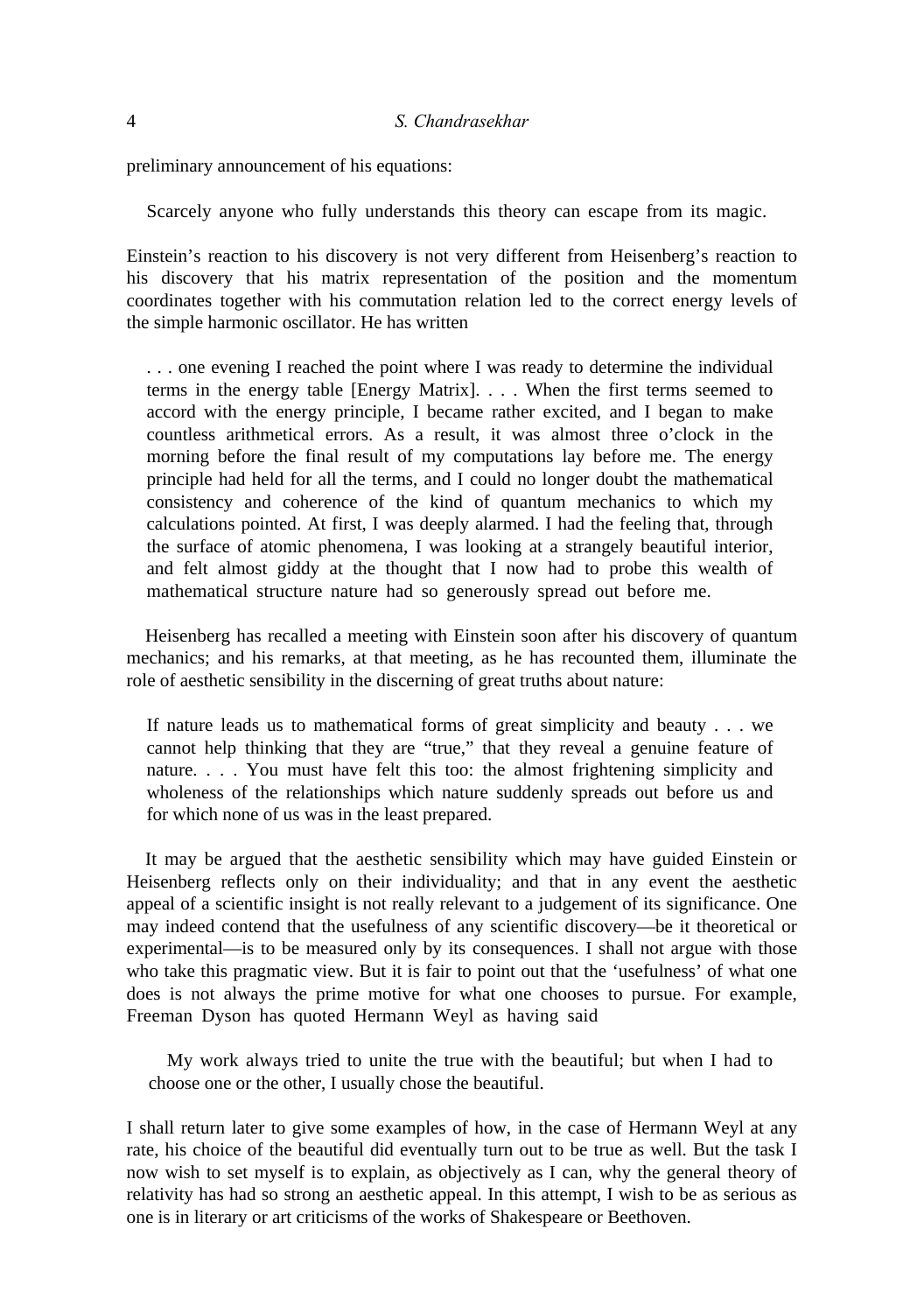II

At the outset one encounters a curious paradox. It is that the very beauty of the general theory of relativity is sometimes used as an argument for not pursuing it! Thus, Max Born has written

It [the general theory of relativity] appeared to me like a great work of art, to be enjoyed and admired from a distance.

I am frankly troubled by Born's remark that the general theory of relativity is to be admired only from a distance. Is one to conclude that the theory does not require study and further development like the other branches of physical science?

I find it equally difficult to interpret a statement such as this of Rutherford:

The theory of relativity by Einstein, apart from any question of its validity, cannot but be regarded as a magnificent work of art.

Apparently, beauty and truth are not to be confused!

For the present, I shall not concern myself with the question whether there can be beauty without truth. I shall turn instead to consider why a study of the general theory of relativity conduces in one a feeling not dissimilar to one's feelings after seeing a play of Shakespeare or hearing a symphony of Beethoven. But in attempting this task, it is useful to have some definite criteria for beauty in spite of the following view expressed by Dirac and shared by many:

[Mathematical beauty] cannot be defined any more than beauty in art can be defined, but which people who study mathematics usually have no difficulty in appreciating.

I shall adopt the following two criteria for beauty. The first is that of Francis Bacon,

There is no excellent beauty that hath not some strangeness in the proportion!

('Strangeness', in this context, has the meaning 'exceptional to a degree that excites wonderment and surprise.') And the second is that of Heisenberg:

Beauty is the proper conformity of the parts to one another and to the whole.

III

That the general theory of relativity has some strangeness in the proportion, in the Baconian sense, is manifest. It consists primarily in relating, in juxtaposition, two fundamental concepts which had, till then, been considered as entirely independent: the concepts of space and time, on the one hand, and the concepts of matter and motion on the other. Indeed, as Pauli wrote in 1919, "The geometry of space-time is not given; it is determined by matter and its motion." In the fusion of gravity and metric that followed, Einstein accomplished in 1915 what Riemann had prophesied in 1854, namely, that the metric field must be causally connected with matter and its motion.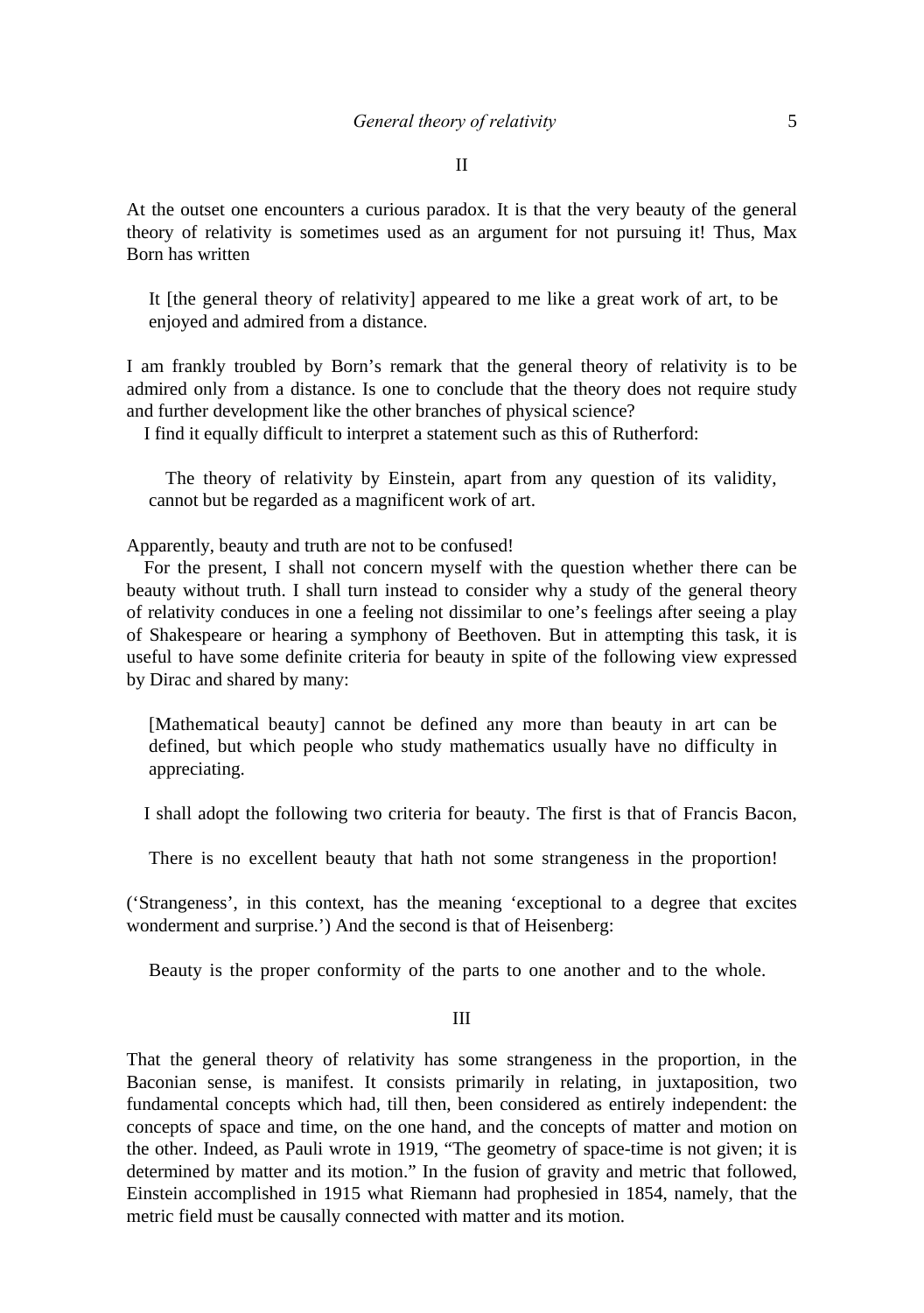# 6 *S. Chandrasekhar*

Perhaps the greatest strangeness in the proportion consists in our altered view of space-time with metric as the principal notion. As Eddington wrote: "Space is not a lot of points close together; it is a lot of distances interlocked."

There is another aspect of Einstein's founding of his general theory of relativity which has contributed to its uniqueness among physical theories. The uniqueness arises in this way.

We can readily concede that Newton's laws of gravitation require to be modified to allow for the finiteness of the velocity of light and to disallow instantaneous action at a distance. With this concession, it follows that the deviations of the planetary orbits from the Newtonian predictions must be quadratic in *v/c* where *v* is a measure of the velocity of the planet in its orbit and *c* is the velocity of light. In planetary systems, these deviations, even in the most favourable cases, can amount to no more than a few parts in a million. Accordingly, it would have been entirely sufficient if Einstein had sought a theory that would allow for such small deviations from the predictions of the Newtonian theory by a perturbative treatment. That would have been the normal way. But that was not Einstein's way: he sought, instead, an exact theory. And his only guides in his search for an exact theory were the geometrical base of his special theory of relativity provided by Minkowski and the principle of equivalence embodying the equality of the inertial and the gravitational mass. The empirical equality of the inertial and the gravitational mass, assumed to be exact, is at the base of the Newtonian theory of gravitation; and Newton gave it its supreme place by formulating it in the opening sentences of his *Principia.* But the equality, as Weyl has stated, is an 'enigmatic fact'; and Einstein wished to eliminate this enigma. The fact that Einstein was able to arrive at a complete physical theory with such slender guides has been described by Weyl as "one of the greatest examples of the power of speculative thought." There is clearly an element of revelation in the manner of Einstein's arriving at the basic elements of his theory. One feels, as Weyl has expressed, "it is as if a wall which separated us from Truth has collapsed."

IV

The general theory of relativity thus stands beside the Newtonian theory of gravitation and motion, as the only examples of a physical theory born whole, as a perfect chrysalis, in the single act of creation of a supreme mind. It is this feature of the general theory of relativity, more than any other, that is normally in one's mind when one describes the theory as a "great work of art to be admired from a distance." But for a serious student of relativity, the aesthetic appeal derives even more from discovering that at every level of further understanding, fresh strangenesses in the proportion emerge always in conformity of the parts to one another and to the whole, even as an iridescent butterfly emerges from a chrysalis. I should like to give some illustrations of this feature of the theory. But to the extent they are illustrations, they may reflect my own perspective of the theory. I am sure that others will choose other illustrations.

My first illustration will relate to the solutions which the general theory of relativity provides as a basis for the description of the black holes of nature.

It is now a matter of common knowledge that black holes are objects so condensed that the force of gravity on their surfaces is so strong that even light cannot escape from them. The most elementary physical ideas combined with the most rudimentary facts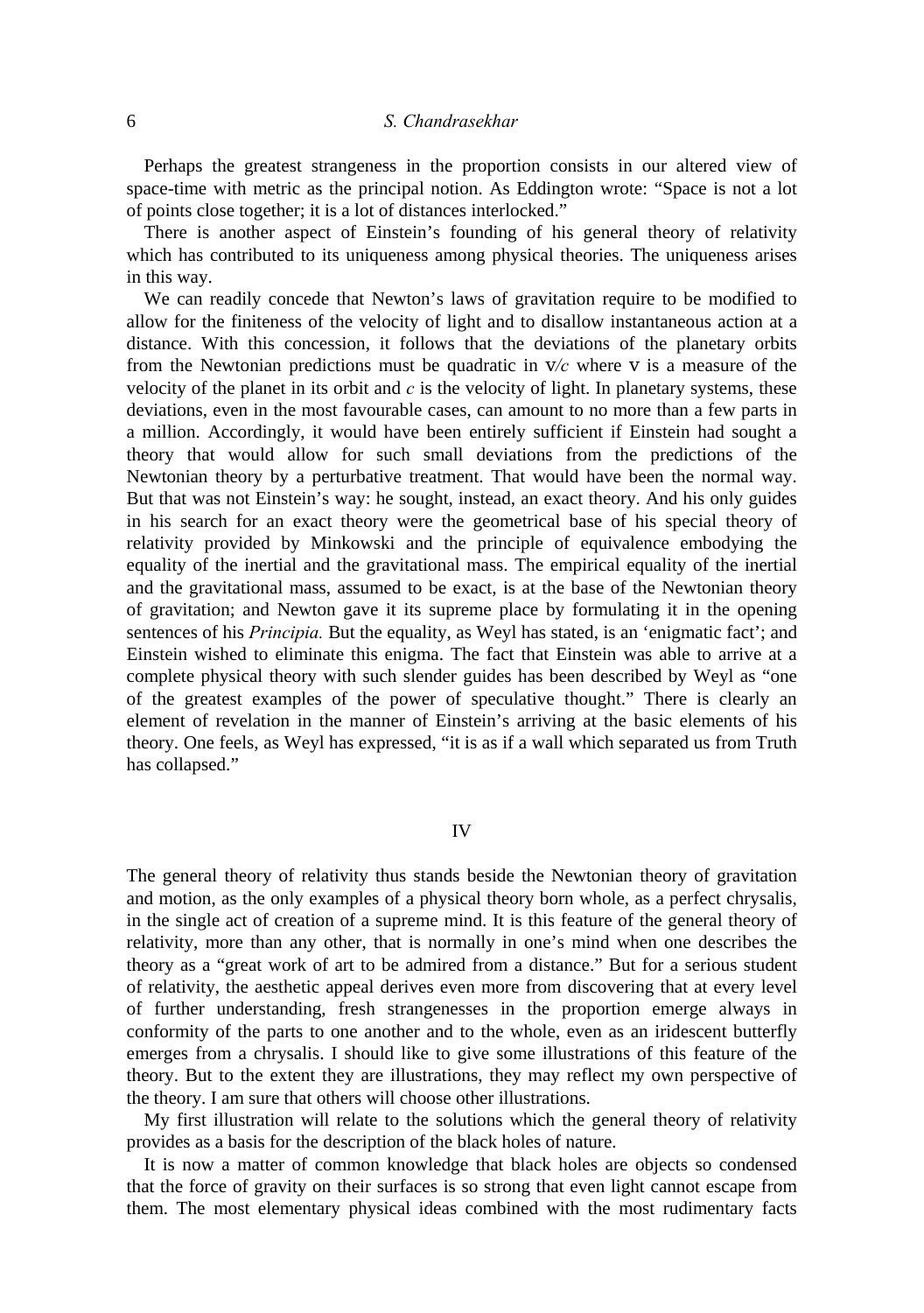concerning stars, their sources of energy and their evolution, dictate their occurrence in very large numbers in the astronomical universe. This is not the occasion, and I do not have the time either, to elaborate on these astrophysical matters. I shall turn instead to what the general theory of relativity has to say about them. For this purpose, it is necessary to give a somewhat more precise definition of a black hole than I have given.

A black hole partitions the three-dimensional space into two regions: an inner region which is bounded by a smooth two-dimensional surface called the *event horizon*; and an outer region external to the event horizon which is *asymptotically flat*; and it is required that no point in the inner region can communicate with any point of the outer region. This incommunicability is guaranteed by the impossibility of any light signal, originating in the inner region, crossing the event horizon. The requirement of asymptotic flatness of the outer region is equivalent to the requirement that the black hole is isolated in space, which means only that far away from the event horizon the space-time approaches the customary space-time of terrestrial physics.

In the general theory of relativity we must seek solutions of Einstein's vacuum equations compatible with the two requirements I have stated. It is a startling fact that compatible with these very simple and necessary requirements, the general theory of relativity allows for stationary (*i.e.,* time-independent) black holes exactly a single, unique, two-parameter family of solutions. This is the Kerr family, in which the two parameters are the mass of the black hole and the angular momentum of the black hole. What is even more remarkable, the metric describing these solutions is simple and can be explicitly written down.

I do not know if the full import of what I have said is clear. May I explain.

As I have already stated, there are innumerable black holes in the present astronomical universe. They are macroscopic objects with masses varying from a few solar masses to millions of solar masses. To the extent they may be considered as stationary and isolated, they are all—every one of them—described exactly by the Kerr solution. This is the only instance we have of an exact description of a macroscopic object. Macroscopic objects, as we see them all around us, are governed by a variety of forces derived from a variety of approximations to a variety of physical theories. In contrast, the only elements in the construction of black holes are our notions of space and time. They are thus, almost by definition, the most perfect among all the macroscopic objects we know. And since the general theory of relativity provides a single unique two-parameter family of solutions for their description, they are the simplest objects as well.

As I have said on another occasion, Kerr's discovery of his solution is the only astronomical discovery comparable to the discovery of an elementary particle in physics; but in contrast to elementary particles, the black holes are pristine in their purity.

V

Again we need not be content with the discovery of the Kerr solution. We can study its properties in a variety of ways: by examining, for example, the manner of the interaction of the Kerr black-hole with external perturbations such as the incidence of waves of different sorts. Such studies reveal an analytic richness of the Kerr space-time which one could hardly have expected. This is not the occasion to elaborate on these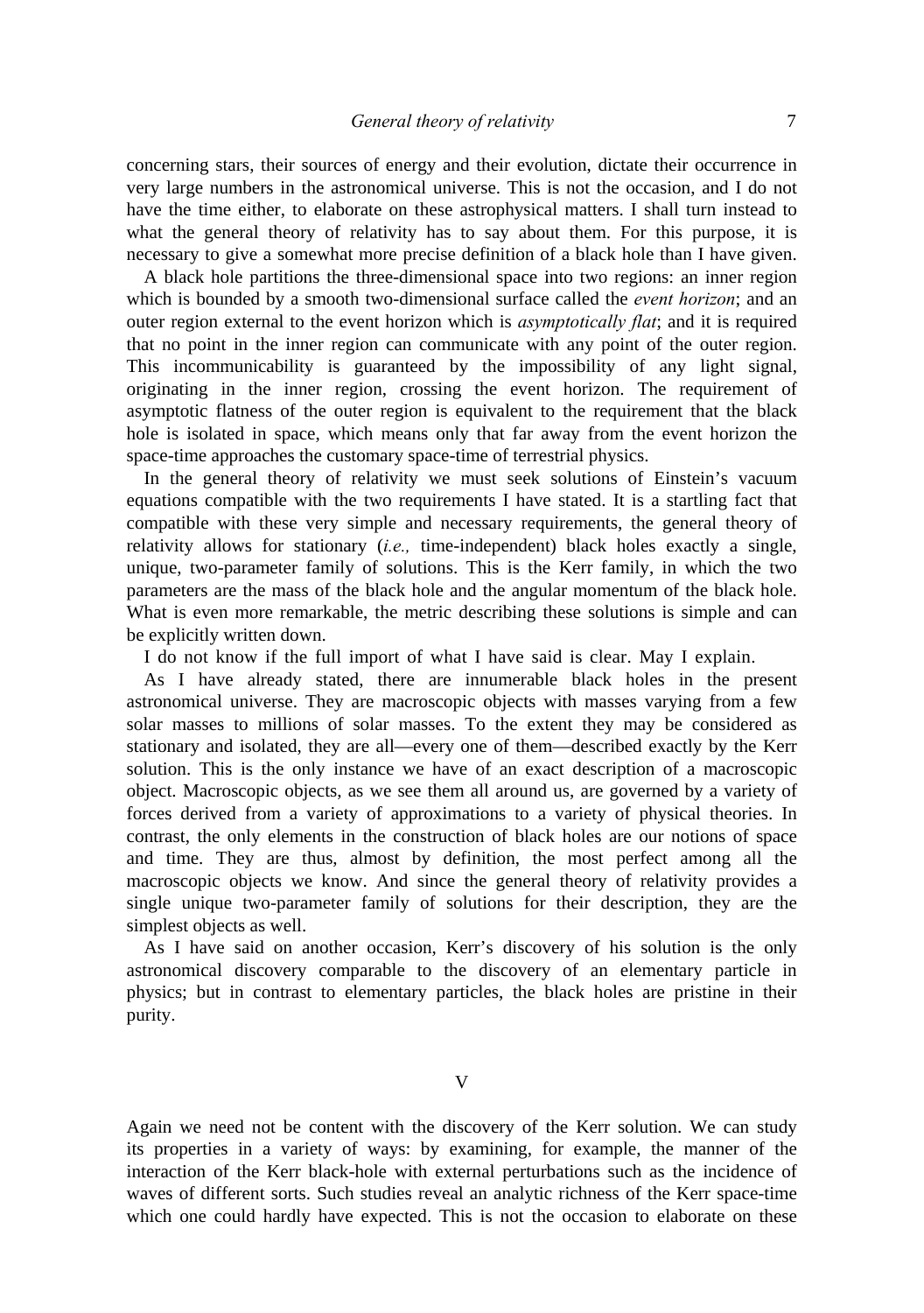# 8 *S. Chandrasekhar*

technical matters. Let it suffice to say that, contrary to every prior expectation, all the Standard equations of mathematical physics can be solved exactly and explicitly in the Kerr space-time. The Hamilton-Jacobi equation governing the motion of test particles, Maxwell's equations governing the propagation of electromagnetic waves, the gravitational equations governing the propagation of gravitational waves, and the Dirac equation governing the motion of electrons, all of them can be separated and solved explicitly in Kerr geometry. And the solutions predict a variety of physical phenomena which black holes must exhibit in their interaction with the outside world.

Let me illustrate by one particular process, discovered by Roger Penrose, which can take place in such interactions. It is that one can extract, under suitable conditions, the rotational energy of a black hole. When this phenomenon was first investigated, one found that such extraction of energy was accompanied by an increase in the surface area of the black hole. Generalizing this result, Hawking was able to prove an 'area theorem' to the effect that any interaction, experienced by a black hole, in which energy is exchanged, must result in an increase in its surface area. This fact suggests that the surface area of a black hole is in some sense analogous to thermodynamic entropy which has also the monotonic property of always increasing. By considering the quantum mechanics of pressure-free gravitational collapse, Hawking soon showed that this is more than an analogy and that one can, without ambiguity, define not only the entropy of a black hole but a surface temperature as well; and also that there is a flux of radiation from the surface of a black hole with a Planck distribution for the temperature that was assigned.

I stated earlier that one of the remarkable features of Einstein's formulation of general relativity was its bringing into a direct relationship the geometry of the spacetime with its content of matter and motion. It is "this fusion of two previously quite disconnected notions" that Pauli found as the "most beautiful achievement of the general theory of relativity." We now find in Hawking's synthesis a still grander fusion of geometry, matter, and thermodynamics. There is clearly no lack in the strangeness in the proportion which a further study of relativity does not reveal.

### VI

Let me consider one last illustration. It relates to certain singularity theorems proved by Penrose and Hawking. The theorems state, in effect, that the occurrence of singularities in space-times is generic to general relativity. Roughly speaking, what this statement means is that during the course of evolution of material objects, there exist 'points of no return' such that the trespassing of these points will necessarily lead, inexorably, to singularities. This theorem provides in fact the strongest reason for our present belief that our universe started with an initial singularity. The reason is that from the existence of the three-degree microwave-radiation, we can conclude that the universe retained its present homogeneity and isotropy when its radius was some one thousand times smaller than the present. It follows from this result and some additional astronomical facts that the universe was already then (or a little earlier)at a point of no return; and the inference of an initial past singularity cannot be avoided. The problems associated with the conditions just preceding the initial singularity thus become a necessary part of current investigations both in cosmology and in physics.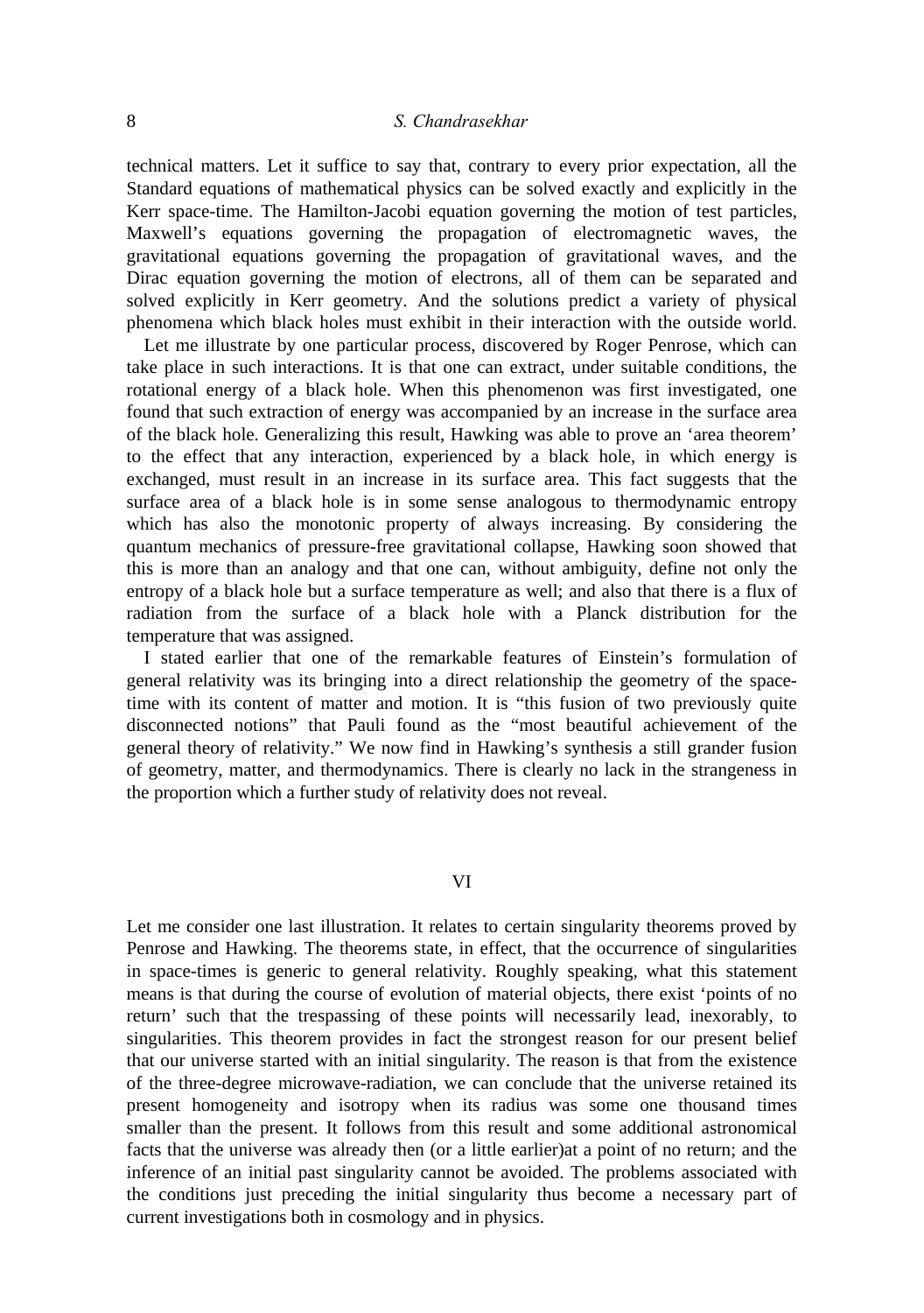#### VII

So far I have considered the aesthetic appeal of the general theory of relativity in the manner of its founding and in the matter of its implications. But Poincaré, who has often emphasized the role of beauty in the motivations for scientific pursuits, has also stated that the "value of a discovery is to be measured by the fruitfulness of its consequences." I shall therefore consider some of the "fruitful consequences" of the general theory of relativity. Since astronomy is the natural home of general relativity, we must seek for its consequences in astronomy. I shall consider two such consequences. Both of them relate to certain crucial respects in which considerations of relativity have altered the astrophysicist's views relative to the stability of stars and stellar systems.

It is well known that in the framework of the Newtonian theory, the condition for the dynamical stability of a star, derives from its modes of radial oscillations and, that for stability the average ratio of the specific heats  $\gamma$  (defined as the ratio of the fractional changes in the pressure and in the density for adiabatic changes) must exceed 4/3. Alternatively, a star will become dynamically unstable if  $\gamma$ , or some average of it, is less than 4/3. This Newtonian condition is changed in the framework of general relativity: a star with an average ratio of specific heats  $\gamma$ , no matter how high, will become unstable if its radius falls below a certain determinate multiple of the Schwarzschild radius,  $R<sub>S</sub>$  $= 2GM/c^2$  (where *M* denotes the mass of the star, *G* is the constant of gravitation, and *c* is the velocity of light). It is this fact which is responsible for the existence of a maximum mass for stable neutron stars. I may parenthetically point out that this important result is closely related to an early deduction of Karl Schwarzschild that a star in hydrostatic equilibrium must necessarily have a radius exceeding  $\frac{9}{8}R_s$ : this is the radius at which a star, with a ratio of specific heats tending to infinity, becomes unstable.

This instability of relativistic origin, discovered some twenty years ago, plays a central role in all current discussions pertaining to the onset of instability during the course of evolution of massive stars prior to gravitational collapse.

There is another consequence of general relativity for the stability of neutron stars. The instability to which I now refer was discovered some ten years ago and derives from a dissipative phenomenon which general relativity naturally builds into the theory of non-axisymmetric oscillations of gravitating masses. The dissipation results from the emission of gravitational radiation with accompanying loss of energy and angular momentum. The manner in which this mode of dissipation of energy and angular momentum induces instability is in some ways similar to the manner in which viscous damping sometimes induces instability. It now appears, especially from the work of John Friedman, that this mode of instability sets a limit to the rotation of pulsars and bears on the stability of fast pulsars like the ones that have recently been discovered.

It is clear, then, that there are fruitful consequences of the general theory of relativity for the astronomer's view of the universe. He need not be content with admiring general relativity from a distance.

I now turn to a somewhat more general question concerning the relation of truth to beauty in science.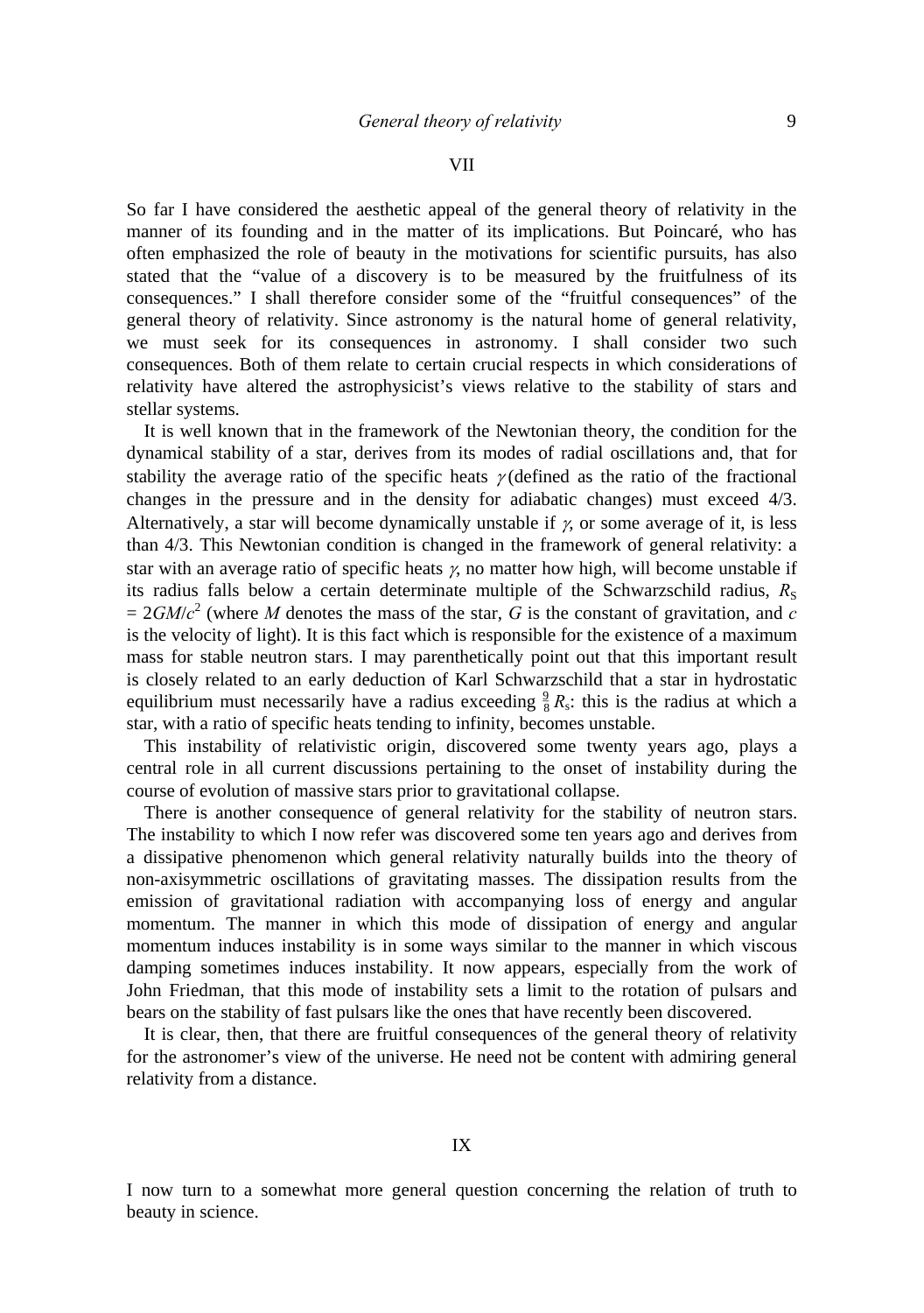### 10 *S. Chandrasekhar*

I made a reference earlier to a statement of Weyl's to the effect that in his work he always tried to unite the true with the beautiful and that, when he had to make a choice he generally chose the beautiful. An example which Weyl gave was his gauge theory of gravitation, developed in his *Raum*, *Zeit*, *und Materie* (Space, Time, and Matter, 1918). Weyl became convinced that his theory was not true as a theory of gravitation; but he nevertheless kept it alive because it was beautiful But much later, it did turn out that Weyl's instinct was right after all: the formalism of gauge invariance was incorporated into quantum electrodynamics. A second example is provided by the two-component relativistic wave-equation of the massless neutrino. Weyl discovered this equation and the physicists ignored it for some thirty years because it violated parity invariance. And again it turned out that Weyl's instinct was right: he had discerned truth by trusting to what he conceived as beautiful.

A similar example is provided by Kerr's discovery of his solution. Kerr was not seeking solutions that would describe black holes. He was seeking instead solutions of Einstein's equation which had a very special algebraic property. But once he had discovered his solution, he could show quite readily that it did indeed describe a black hole. But its uniqueness for representing black holes was established only ten years later by Edward Robinson.

The foregoing examples provide evidence that a theory developed by a scientist with an exceptionally well-developed aesthetic sensibility can turn out to be true even if at the time of its formulation, it did not appear relevant to the physical world.

It is, indeed, an incredible fact that what the human mind, at its deepest and most profound, perceives as beautiful finds its realization in external nature.

What is intelligible is also beautiful.

We may well ask: how does it happen that beauty in the exact sciences becomes recognizable even before it is understood in detail and before it can be rationally demonstrated? In what does this power of illumination consist?

These questions have puzzled many since the earliest times. Thus, Heisenberg has drawn attention, precisely in this connection, to the following thought expressed by Plato in the *Phaedrus*:

The soul is awestricken and shudders at the sight of the beautiful, for it feels that something is evoked in it, that was not imparted to it from without by the senses, but has always been already laid down there in the deeply unconscious region.

The same thought is expressed in the following aphorism of David Hume:

Beauty in things exists in the mind which contemplates them.

Kepler was so struck by the harmony of nature as revealed to him by his discovery of the laws of planetary motion that in his *Harmony of the World*, he wrote:

Now, it might be asked how this faculty of the soul, which does not engage in conceptual thinking and can therefore have no prior knowledge of harmonic relations, should be capable of recognizing what is given in the outward world. . . . To this, I answer that all pure Ideas, or archetypal patterns of harmony, such as we are speaking of, are inherently present in those who are capable of apprehending them. But they are not first received into the mind by a